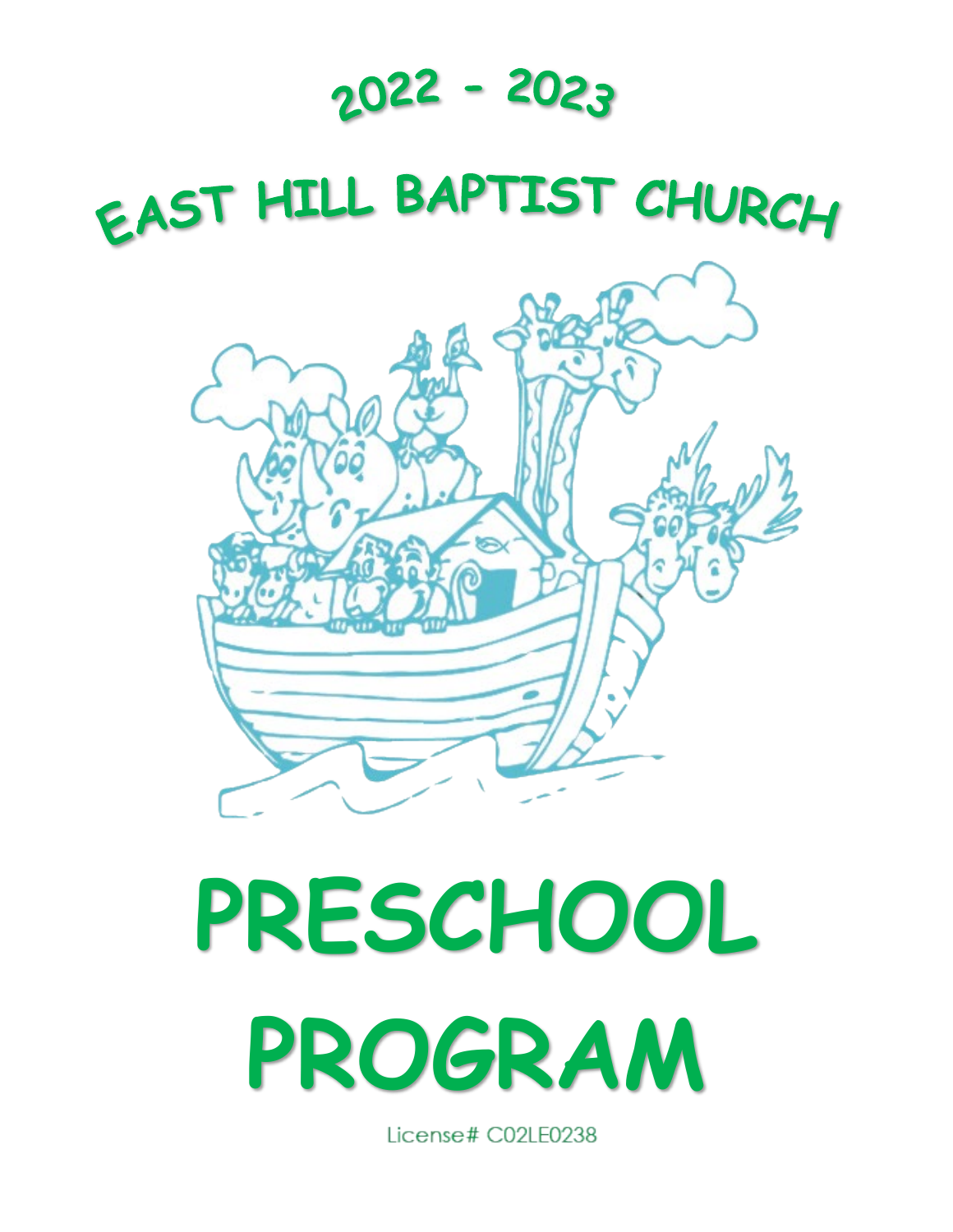## **PROGRAM INFORMATION**

#### **Preschool Administration**

Laura Verges, *Preschool Principal* Sharon Linton, *Program Coordinator & Music Teacher*

#### **Email**

Preschool: preschool@easthill.net Main Office: [easthillweekday@easthillweekday.com](mailto:easthillweekday@easthillweekday.com) 

#### **Website**

[www.easthillweekday.com](http://www.easthillweekday.com/)

#### **Address**

East Hill Baptist Preschool 912 Miccosukee Road Tallahassee, Florida 32308 **Follow us on Facebook for news, reminders, updates, and more! Follow** @EastHillWCM

#### **Phone Numbers**

Preschool Phone #: (850)224-4834 Weekday Programs Main Office #: (850)224-9918 Main Church #: (850)224-9911

#### **Days of Operation**

Monday-Friday

#### **Hours of Operation**

| Before School           | $7:30$ a.m. $-9:00$ a.m. |
|-------------------------|--------------------------|
| Preschool               | $9:00$ a.m. $-1:00$ p.m. |
| <b>Extended Care</b>    | $1:00$ p.m. $-3:00$ p.m. |
| After School (VPK Only) | $1:00$ p.m. $-6:00$ p.m. |

#### **Other Programs Part of East Hill Weekday**

Before & After School Program serving K-8th Grade Summer Day Camp serving completed VPK-8th Grade

## **TABLE OF CONTENTS**

| 2         |
|-----------|
| 3         |
| 4         |
| 5         |
| $6 - 7$   |
| 7         |
| $8 - 10$  |
| $11 - 15$ |
| 16        |
|           |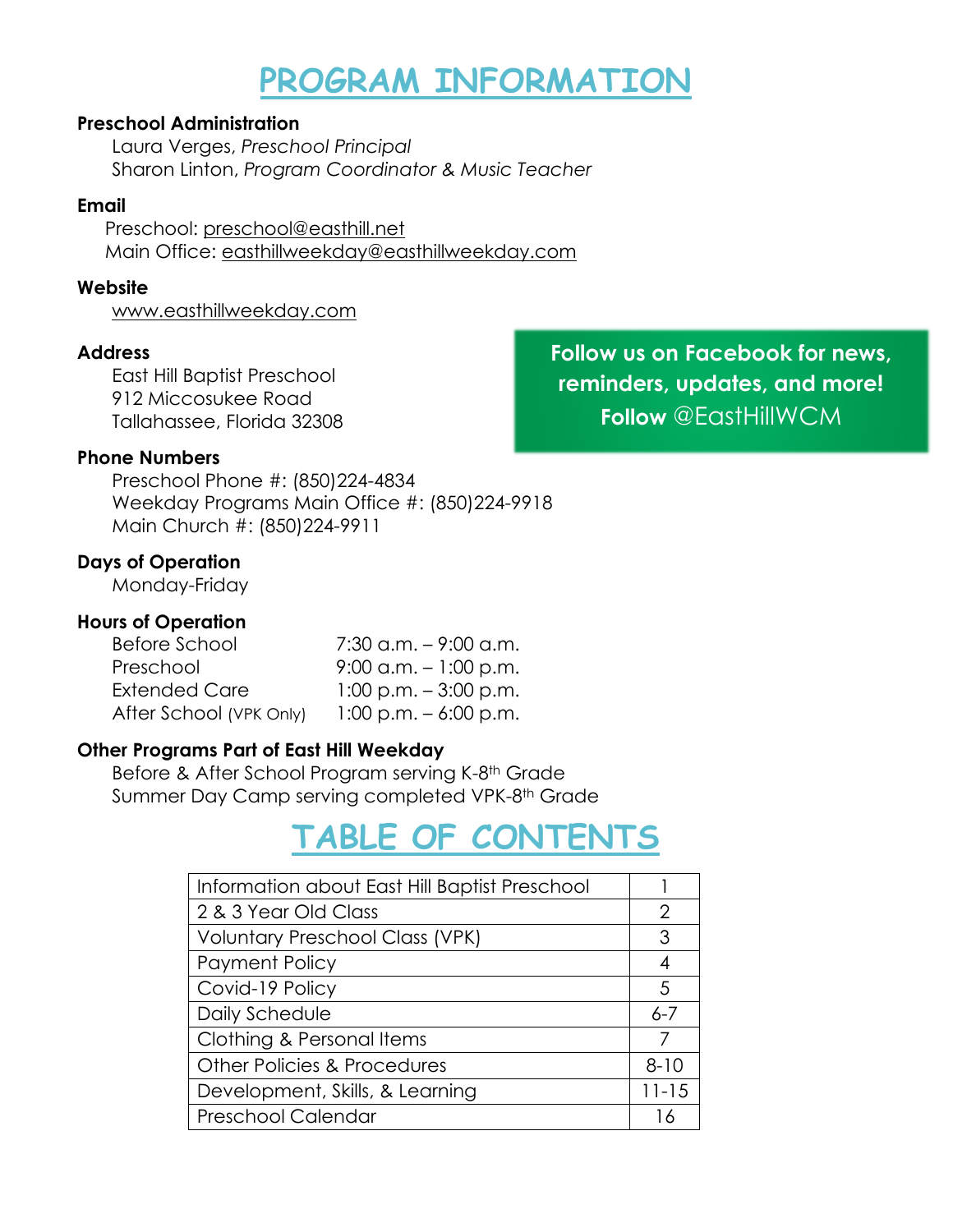### **PURPOSE OF EAST HILL BAPTIST PRESCHOOL**

The weekday preschool is a ministry of East Hill Baptist Church and part of the East Hill Weekday Children's Program. It is the purpose of the preschool to provide a loving, caring environment where each child has a sense of belonging and feels safe and secure. In addition, the preschool is concerned with effectively stimulating each child's growth physically, spiritually, emotionally, cognitively, and socially. In each room, as in the school as a whole, the preschool seeks to reflect God's love (John 3:16).

#### **PHILOSOPHY OF EAST HILL BAPTIST PRESCHOOL**

At East Hill Baptist Preschool we treat children as individuals. We encourage children to learn to think for themselves and therefore do not do for the children what they can do for themselves. We seek to follow through when asking for a response or making a request of a child and we teach each child to finish a task he or she has begun. Teachers are consistent in using the school's discipline policy and positive when correcting children by directing them in the proper behavior. The goal in discipline is to focus on the behavior, not the child's worth as an individual. Teachers use a soft voice when speaking to our children and aim for less talking and more listening. We avoid using symbolism when speaking of spiritual things. We encourage creativity as we help every child to grow and develop understanding in the eight concept areas of God, Jesus, Self, Others, Family, Natural World, Bible, and Church (Luke 18:15- 17; Psalm 78:5-7; Mark 9:36-37).

## **STATEMENT OF FAITH OF EAST HILL BAPTIST PRESCHOOL**

We believe that the Bible is the divinely inspired record of God's self-revelation to humanity. We believe that the eternal God is one and is revealed to us as Father, Son and Holy Spirit. We believe that God has most completely revealed himself to us through his incarnation as Jesus the Christ.

We believe that we are saved by God's grace through faith in Jesus Christ. We believe that the church is the representation of Christ in the world.

## **GOVERNING BODY OF PRESCHOOL EAST HILL BAPTIST CHURCH WEEKDAY CHILDREN'S MINISTRY COUNCIL**

The purpose of the Weekday Children's Ministry Council is to assist the church by supervising the management of the Preschool, Before/After School, and Summer Day Camp in consultation with its directors. The council will consist of at least three church members, the weekday directors, a ministerial staff liaison, and a representative from the Stewardship Committee. The council will be responsible for the following:

- 1. Assist with the development of the preschool budget.
- 2. Assist as liaison between the school and the church body.
- 3. Coordinate the ministry with the other ongoing ministries and life of the church.
- 4. Assume other responsibilities as requested by the ministerial staff, church body, and weekday directors.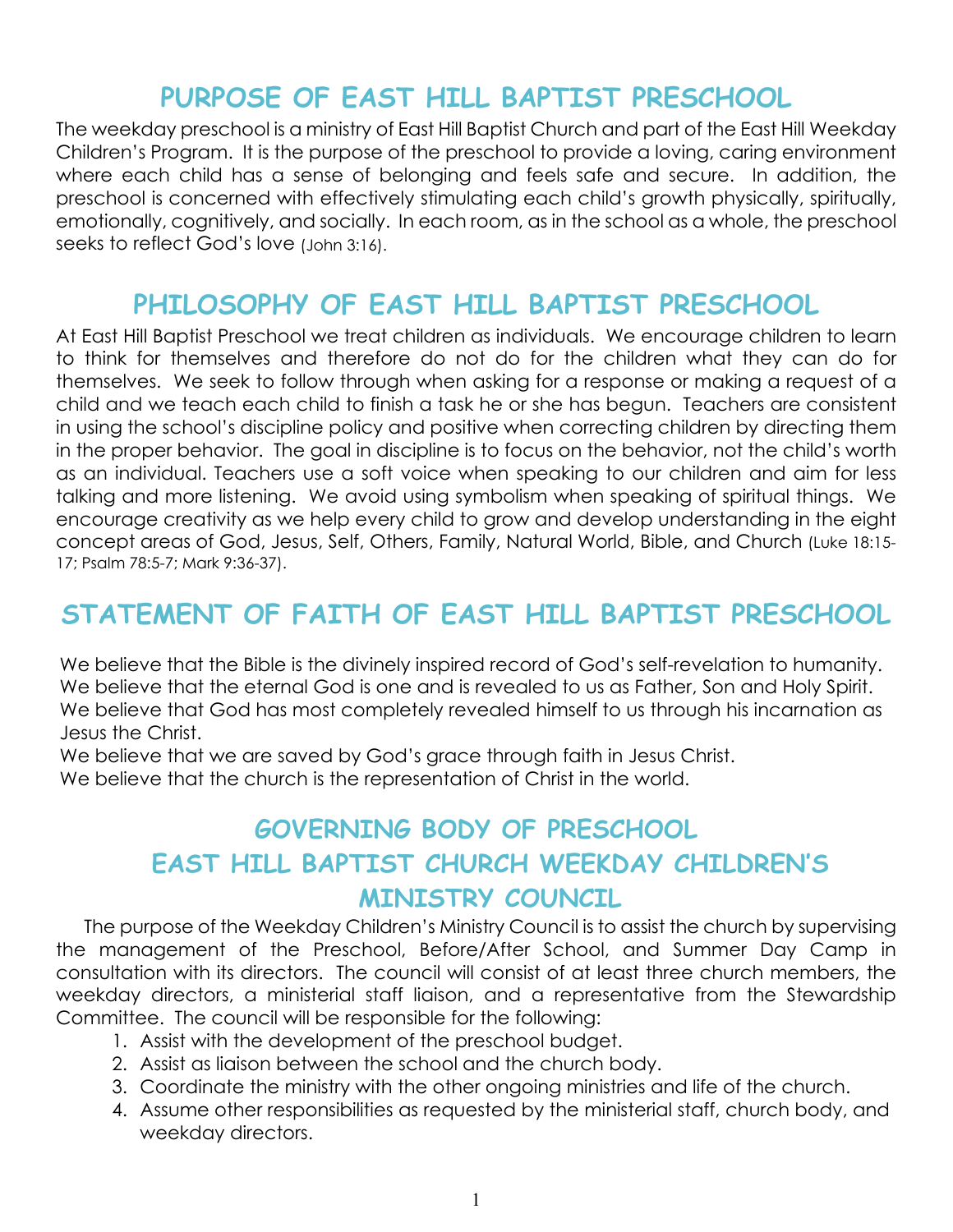## 2 & 3 YEAR-OLD CLASS FEES

A non-refundable registration fee is due at the time of acceptance. A supply fee is also due at the time of acceptance. Each monthly tuition will be the same amount regardless of the days attended. All monthly tuition fees have been totaled and divided into 10 equal payments.

All tuition payments are due by the 10<sup>th</sup> of each month. Daily Early Drop-Off and Extended Day will be added to the next month's bill. *(refer to pg. 4 for Payment Policy*)

| 2 & 3 YEAR-OLD CLASS                |                        |                           |
|-------------------------------------|------------------------|---------------------------|
| <b>Registration (one time)</b>      |                        | <b>S100</b>               |
| <b>Supply Fee (one fime)</b>        |                        | <b>\$100</b>              |
| Preschool Tuition 9:00 AM - 1:00 PM |                        |                           |
|                                     | 5-day                  | \$325/month               |
|                                     | 3-day (Mon, Tues, Wed) | \$245/month               |
|                                     | 2-day (Thurs & Fri)    | \$215/month               |
| <b>Early Drop-Off</b>               | $7:30$ AM $-$ 9:00 AM  | \$7.50/day or \$115/month |
| <b>Extended Day</b>                 | $1:00$ PM $-$ 3:00 PM  | \$10/day or \$150/month   |

#### **School Supplies Include:**

- 1. Art supplies-various colors and types of paint and paper
- 2. Easels
- 3. Play Dough
- 4. Various cooking supplies for projects
- 5. Science projects-seeds, potting soil, etc.…
- 6. Special Events- classroom parties and programs

#### **Custodial School Supplies Include:**

- 1. Toilet tissue
- 2. Anti-bacterial soap
- 3. Paper hand towels

#### **Classroom Supplies Include:**

- 1. Paper towels
- 2. Kleenex
- 3. Wipes
- 4. Cups/Paper Plates
- 5. Plastic spoons and forks
- 6. Zip lock bags
- 7. Trash bags
- 8. Hand sanitizing gel
- 9. Cleaning and disinfecting supplies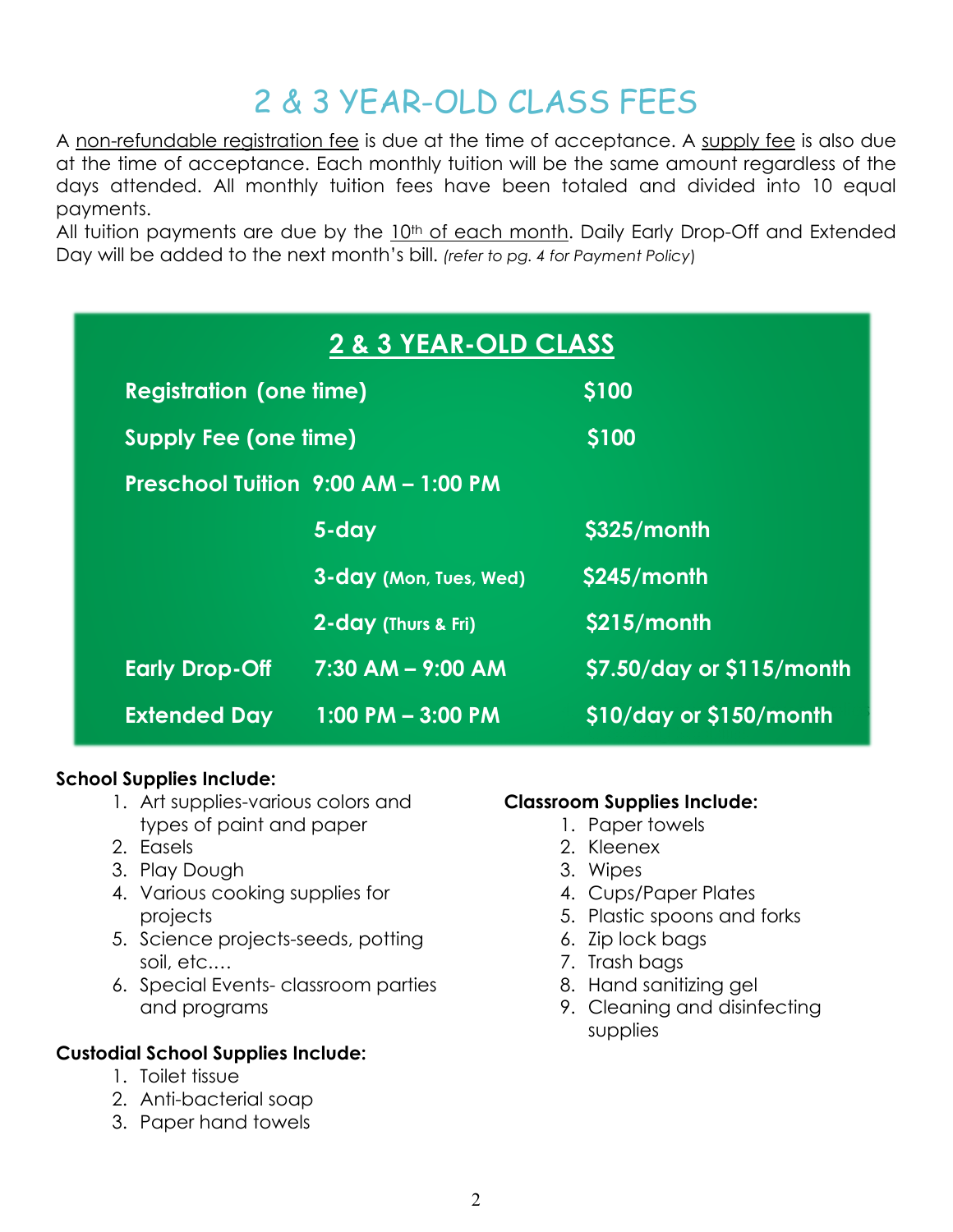## **VOLUNTARY PRE-K CLASS FEES**

#### **Voluntary Pre-K (VPK)**

Tuition for Voluntary Pre-K students is paid directly to the school by the State of Florida. All parental enrollment paperwork to enroll the child in the VPK Program must be completed online with the Early Learning Coalition in order to register a child in the East Hill Baptist Church Preschool VPK Program.

The VPK Program pays tuition for three hours of daily classroom instruction, 9am-12pm. East Hill Baptist Church Preschool is a four-hour program including classroom instruction, music and movement, chapel, and lunch. Children are not required to attend the extra hour of the preschool program. Those students attending the additional hour are charged a monthly fee.

#### **Wrap-Around Fee/Tuition**

The non-refundable wrap-around fee is due at the time of acceptance. A supply fee is also due at the time of acceptance.

Each monthly tuition will be the same amount regardless of the days attended. All monthly tuition fees have been totaled and divided into 10 equal payments. All tuition payments are due by the 10<sup>th</sup> of each month. Daily Early Drop-Off and Extended Day will be added to the next month's bill. *(refer to pg. 4 for Payment Policy*)

| <b>VOLUNTARY PRE-K</b>            |                                             |                                    |  |
|-----------------------------------|---------------------------------------------|------------------------------------|--|
| <b>Wrap-Around Fee (one time)</b> |                                             | <b>\$150</b>                       |  |
|                                   | Supply Fee (one time) (see list, p. 2)      | \$100                              |  |
| <b>VPK Tuition</b>                | 9:00am-12:00pm<br>12:00-1:00pm (add'l hour) | <b>State Funded</b><br>\$100/month |  |
| <b>Early drop-off</b>             | $7:30$ AM – 9:00 AM                         | \$7.50/day or \$115/month          |  |
| <b>Extended day</b>               | $1:00$ PM $- 3:00$ PM                       | \$10/day or \$150/month            |  |
| After school                      | $1:00$ PM $-$ 6:00 PM                       | \$275/month                        |  |
| <b>All Day</b>                    | 7:30am-6:00pm                               | \$475/month                        |  |
| <b>All Day Rec</b>                |                                             | \$35/day                           |  |

 $\mathbf{c}$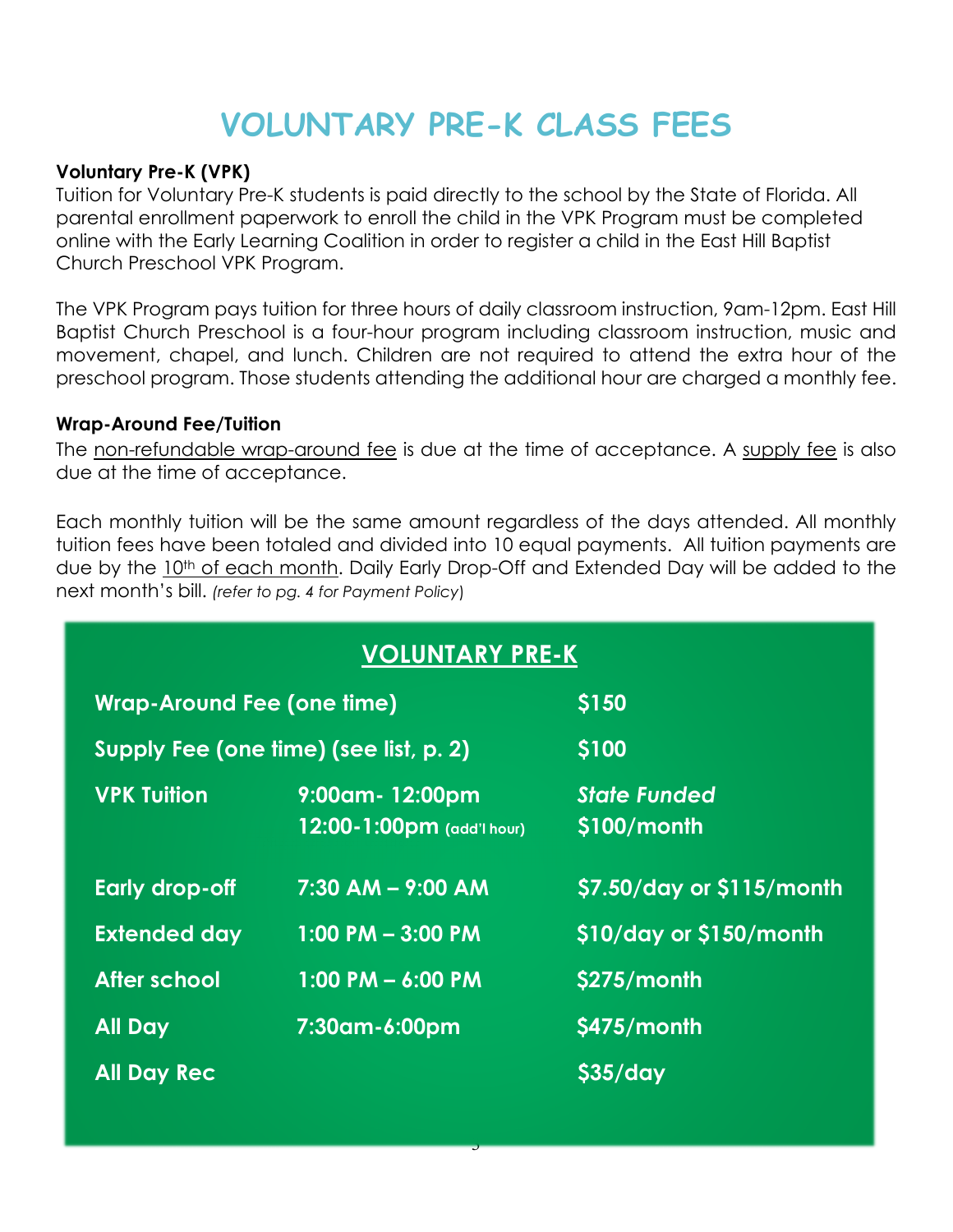## **PAYMENT POLICIES**

#### **Payment**

Debit/Credit Cards are accepted via online payment. Checks and Money Orders are accepted in-person. Cash is *never accepted*. Payments are *not made* over the phone.

#### **How To Pay Online**

- 1. Access the online payment through the program's website, **[www.easthillweekday.com](http://www.easthillweekday.com/)**, under the payment tab, and follow the link to the payment portal.
- 2. Enter the amount to be paid.
- 3. **Under "Fund" drop down, select "Preschool Tuition".** This includes tuition, registration, wrap-around, and supply fees.
- 4. **Under "Memo" enter: Child's Name, Item Paid**.
- 5. Enter your email address and click "continue" into the payment section.
- 6. Make note, it will show up on the receipt as "gift" though you are paying "tuition".

#### **Monthly Tuition Email**

The start of each month, a Tuition Statement Email will be sent from the main office with the monthly breakdown of what is due. This statement will reflect tuition and any early drop-off or extended day utilized from the previous month.

#### **Payment Due**

Payments are due by the 10<sup>th</sup> of every month.

#### **Late Payments**

To ensure continued enrollment in the program, the account must be current within 30 Days.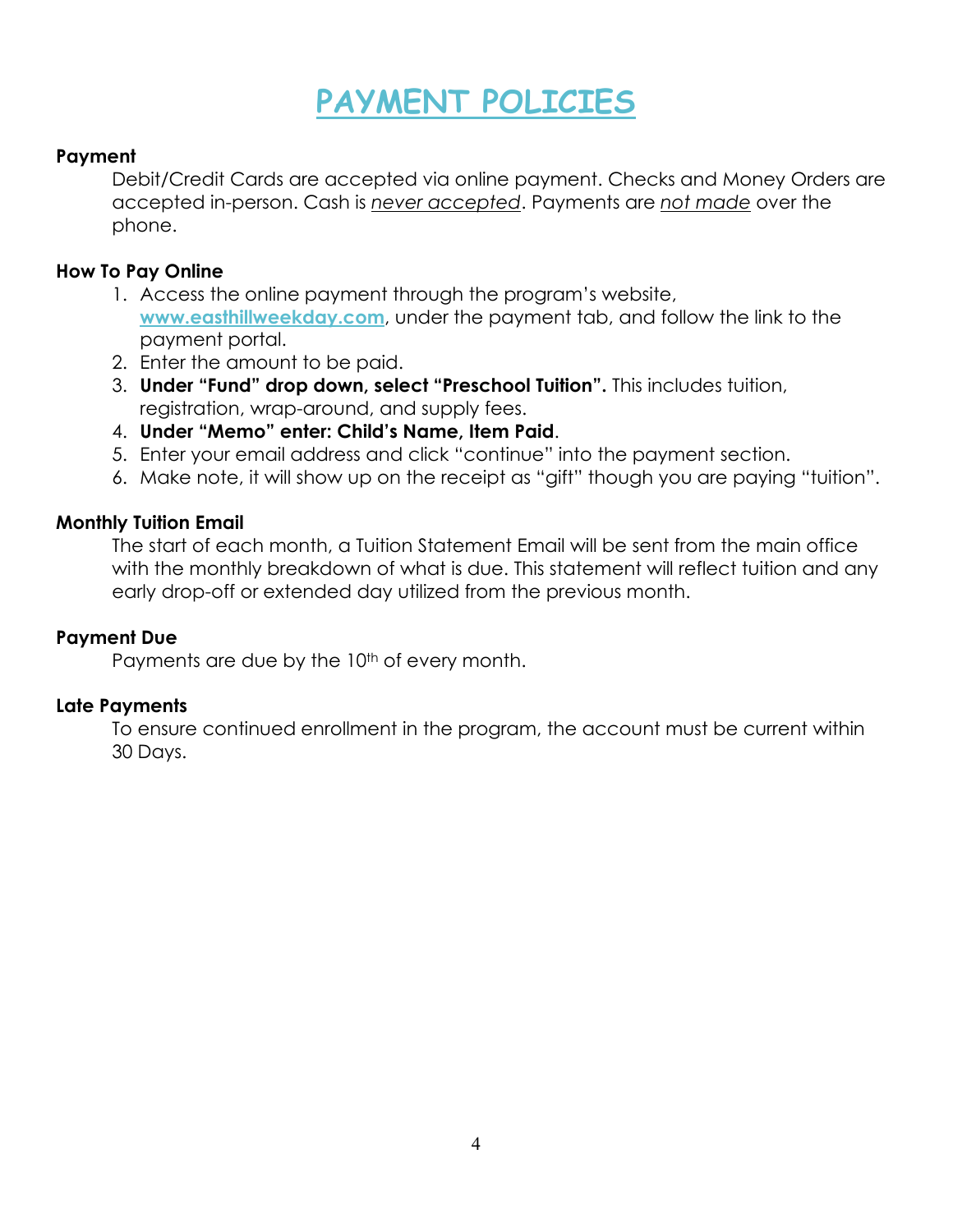## **COVID-19 POLICY**

The preschool is working in partnership with families this school year to provide a safe and enriching environment for all students, families, and staff. Please read over in full our current Covid-19 procedures. *(See addendum.)*

#### **Screening**

ALL students, parents, and staff will be screened according to CDC recommendations before entering the facilities. Each day, temperatures will be taken with an infrared notouch thermometer. Any student or adult with a fever of 100.4 or higher will not be permitted in the facility.

#### **Masks/Face Coverings**

Face masks and face coverings are REQUIRED for all adults and visitors. Individuals are responsible for supplying their own mask. Masks are not required for children 5-years-old and under.

#### **Handwashing/Sanitizing**

Handwashing and hand sanitizing for students and staff throughout the day.

#### **Cleaning**

The facility and equipment will have scheduled cleaning procedures throughout the day that will meet CDC standards.

#### **Sick Policy**

Students may not attend if they have a fever of 100.4 or higher, and they must be 24 hours without a fever before returning. Students must be 24 hours without vomiting before returning. Please do not send your child if they are feeling or looking unwell.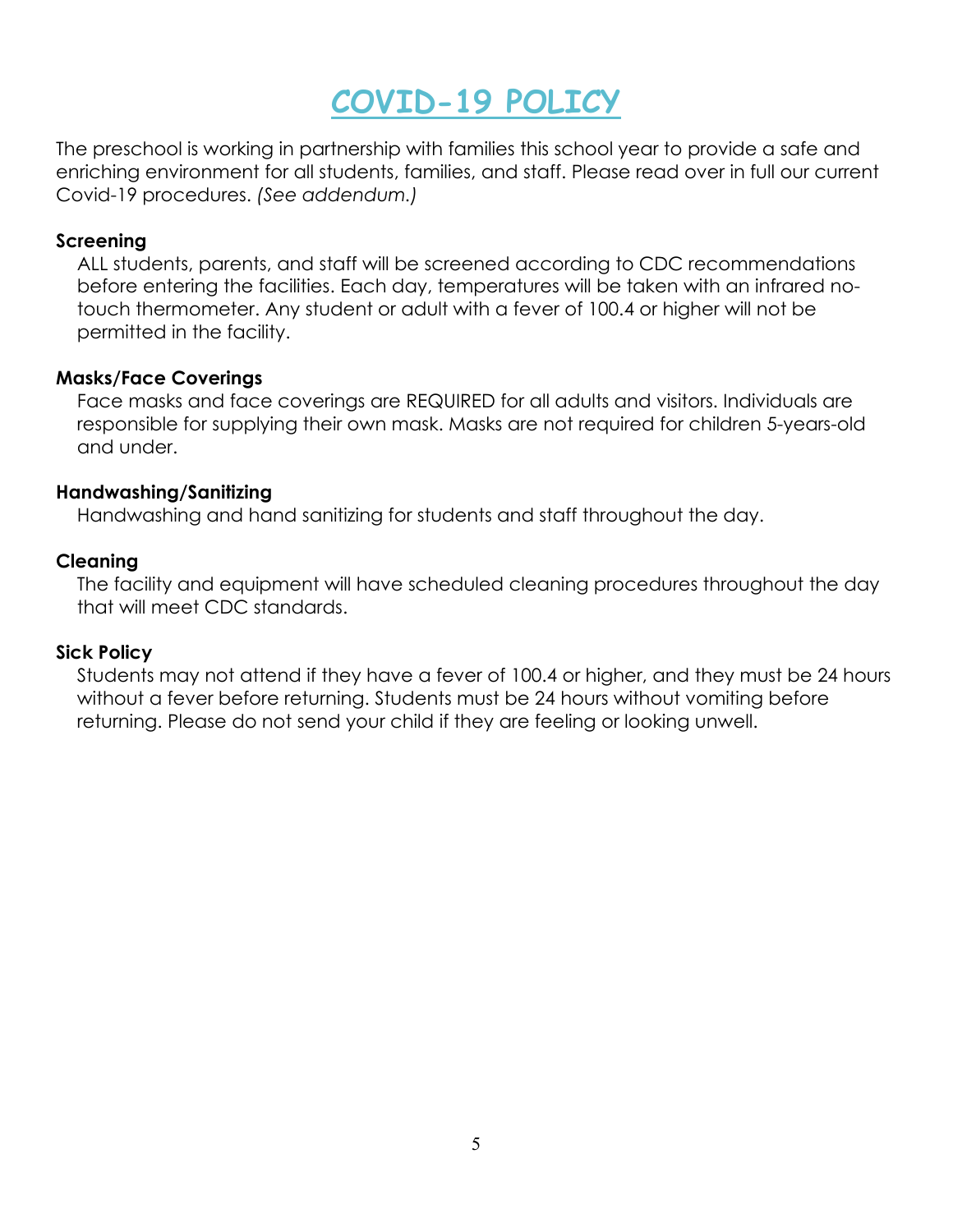## **DAILY SCHEDULE**

Each class schedule will vary to allow for needs, ages and interests of the children. The teachers will maintain a balance between group and individual activities along with active and passive activities. Children will be encouraged to participate in the play/learning centers of their choice. A variety of materials are offered that relate to the theme of the week. The centers may include:

> Art Language/Writing Block Manipulative

Book Science/Nature Home Living Sand/Water

#### **Other Play**

The children are taken outside each day to play on the playground or go on a nature walk. In case of undesirable weather, the large gym is available.

**Music** 

Each class will participate in music/movement each day led by the music teacher.

#### **Circle Time**

The children come together as a group each day and participate in stories, songs, finger plays, and other language activities related to the theme.

#### **Lunch and Snack**

All children will need a lunch and snack brought each day. Foods needing refrigeration or warming should not be sent.

We will emphasize good nutrition. The USDA food guide pyramid and other nutritional information may be viewed by parents at www.pueblo.gsa.gov/cic\_text/food/foodpyramid/main.htm. Candy may be brought for special events but should not be sent in the child's lunch box.

There will be times that the children will be involved in cooking activities and will be asked to bring in a specific food.

#### **Arrival**

Before School (7:30-9am)

Before School children should arrive no earlier than 7:30 am. Before School children may be registered on a daily or monthly basis. Before School families may enter at the Preschool Office door where staff will let you in. Any children arriving before 9:00 am will be billed accordingly for Before School.

Drop-Off (9:00am)

Preschool children must be brought to their assigned classroom by a parent or responsible adult, and they will need to daily sign in the child upon arrival at the classroom. Families may enter at the main preschool entrance.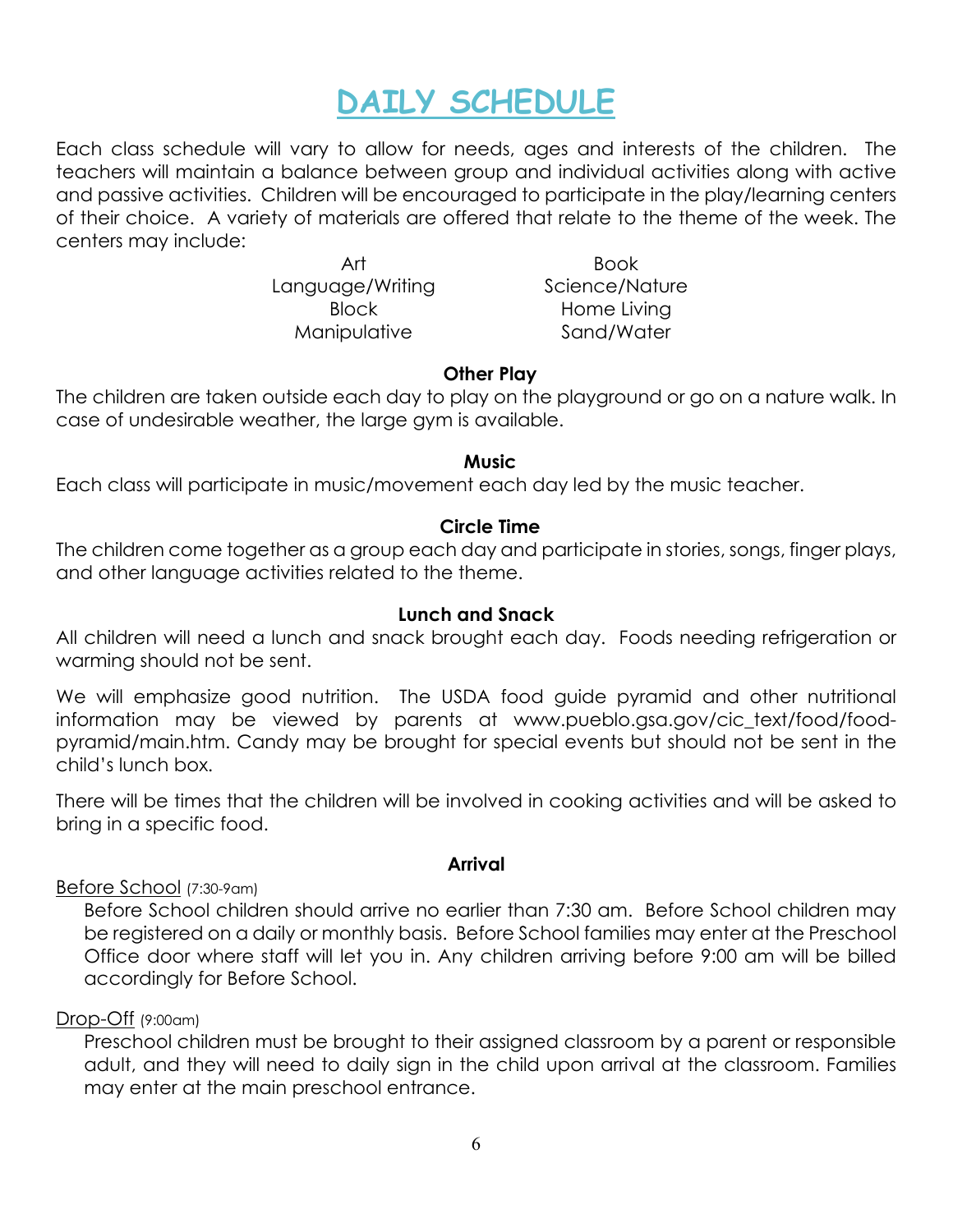#### Late Drop-Off (after 9:15am)

After 9:15am the main preschool entrance will be closed and locked. Families arriving late or picking up early may enter by the secured preschool office door.

#### **Departure**

#### Pick-Up (1:00pm)

Preschool children are to be picked up at their classroom at 1:00 p.m. Children not picked up by 1:10 p.m. will be taken to the Extended Care and the parent billed accordingly. Children will not be permitted to leave with anyone other than parents and persons listed on the enrollment form.

#### Extended Care Pick-Up (1:10-3:00pm)

Preschool children in extended care can be picked up in the preschool. There will be signs posted to indicate if the children are inside, at the playground or in the gymnasium during this pick-up time. The child will need to be signed out, belongings collected, and be picked up in the posted area.

#### After School (3:00-6:00pm)

This is only eligible for students enrolled in the VPK classes. Children attending All Day or After School can be picked up in the Tindal Christian Activity Center across from the preschool after 3:00pm.

## **CLOTHING & PERSONAL ITEMS**

#### **Clothing**

- Children need to wear comfortable play clothes. We believe children need freedom to explore art materials and the outdoors without fear of negative parental response due to soiled clothing. Please send children in inexpensive play clothes.
- Sweaters, coats, hats, rain gear and mittens should be marked with your child's name.
- Children will need a change of underwear and weather appropriate clothes labeled with their name in a zip lock bag. These clothes will be kept all year and returned at the end of the school year.
- Flip flops, jelly shoes, dress shoes, and cowboy boots are not permitted. Soft soled closed toe shoes are the best for active playground play and climbing.
- There will be special dress up days announced by each class. Please remember some children may not be comfortable dressing up; rather than insisting, please send their clothes in a labeled bag in case they change their mind later in the day.

#### **Things Not To Bring**

- We ask that children bring only those items teachers request. Often when a child brings a toy to school it is lost or broken.
- Children should not bring or wear anything that could be damaged, lost, or cause injury to themselves or others, such as watches, bracelets, earrings, etc.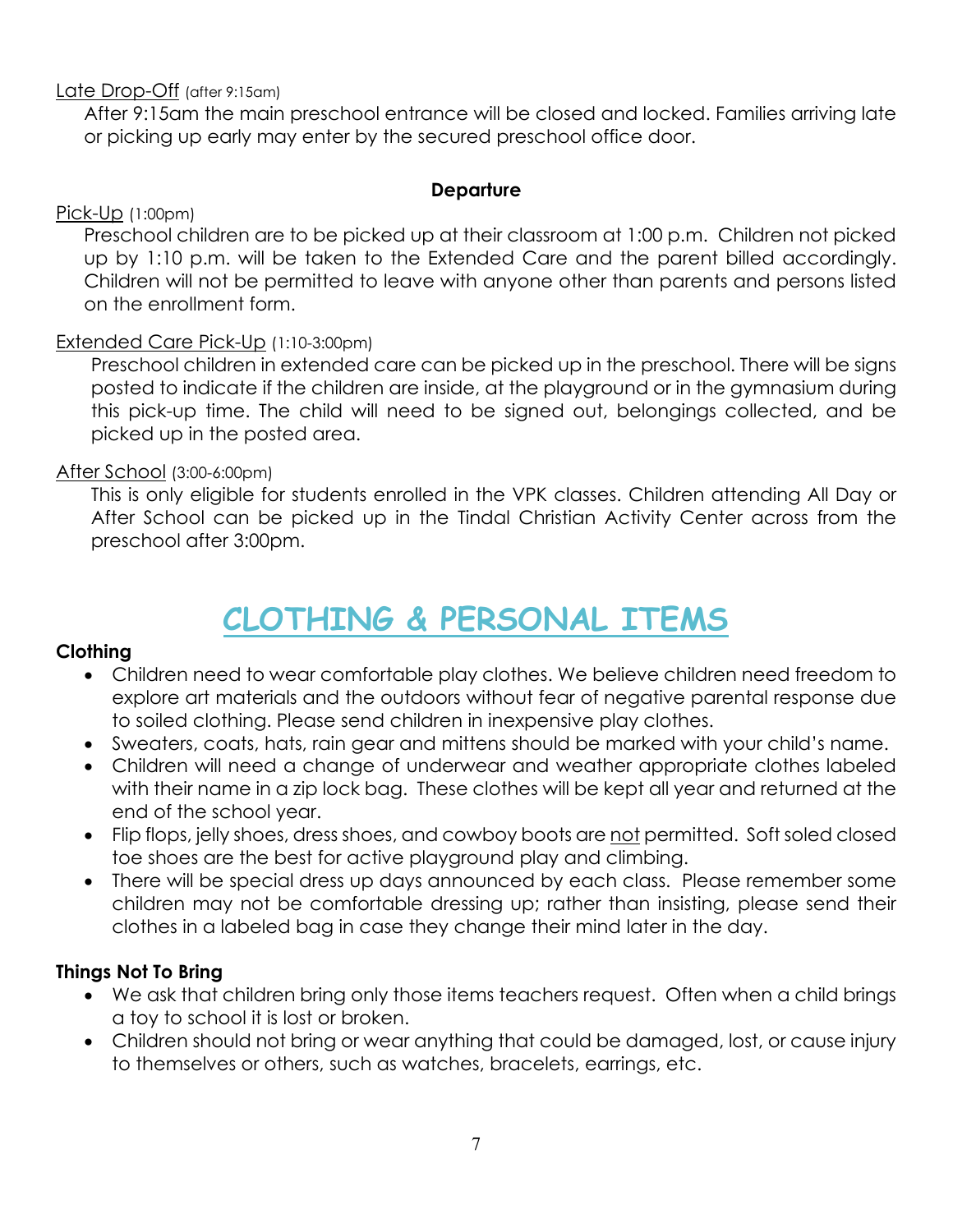## **POLICIES**

#### **Teacher/Parent Relationship**

Teachers plan and implement methods for establishing positive relationships with parents including daily contact as well as specific events and meetings. Teachers will send electronic weekly newsletters and paper copies are made available. All teachers evaluate the spiritual, social, emotional, and intellectual level of the individual child on an ongoing basis. VPK students are formally assessed three times yearly. Parent/Teacher conferences to address kindergarten readiness are scheduled upon request. Teachers may initiate extra conferences as needed throughout the school year with the input of the program administration.

#### **Discipline Policy**

According to State of Florida Statue Section 402.305(12), all child care personnel of the child care facility must comply with the facility's written disciplinary practices. Such policies shall include standards that prohibit children from being subjected to discipline which is severe, humiliating, frightening, or associated with food, rest, or toileting. Spanking or any other form of physical punishment is prohibited by all child care personnel.

Discipline at East Hill Baptist Preschool means guidance in the form of helping children change undesirable behavior into more acceptable, satisfying behavior. Guidance is a process that is slow and time consuming. What is successful with one child may not be with another, so many different techniques may be necessary.

#### **Different Guidance Techniques Used**

| <b>Positive Statements</b> | Encouragement               |
|----------------------------|-----------------------------|
| Praise                     | <b>Natural Consequences</b> |
| Active Listening           | Logical Consequences        |
| <b>Redirection</b>         |                             |

If the above methods are not successful a child may be removed for a brief period of time from the group or activity he/she is involved in. If a time out is necessary more than occasionally, parents will be contacted.

#### **Program Suspension Procedures**

#### Suspension

Students may be suspended or even dismissed from the program due to classroom disruption, lack of anger control, harmful behavior toward others, inappropriate language, sporadic attendance, or failure to pay tuition. First, second, and third incidents will be documented in writing by the supervising teacher. The teacher will submit this written documentation of the incident to the principal for placement in the child's file. After three documented instances both the supervising teacher and principal will arrange a conference with parents to create an improvement plan to be implemented in the classroom.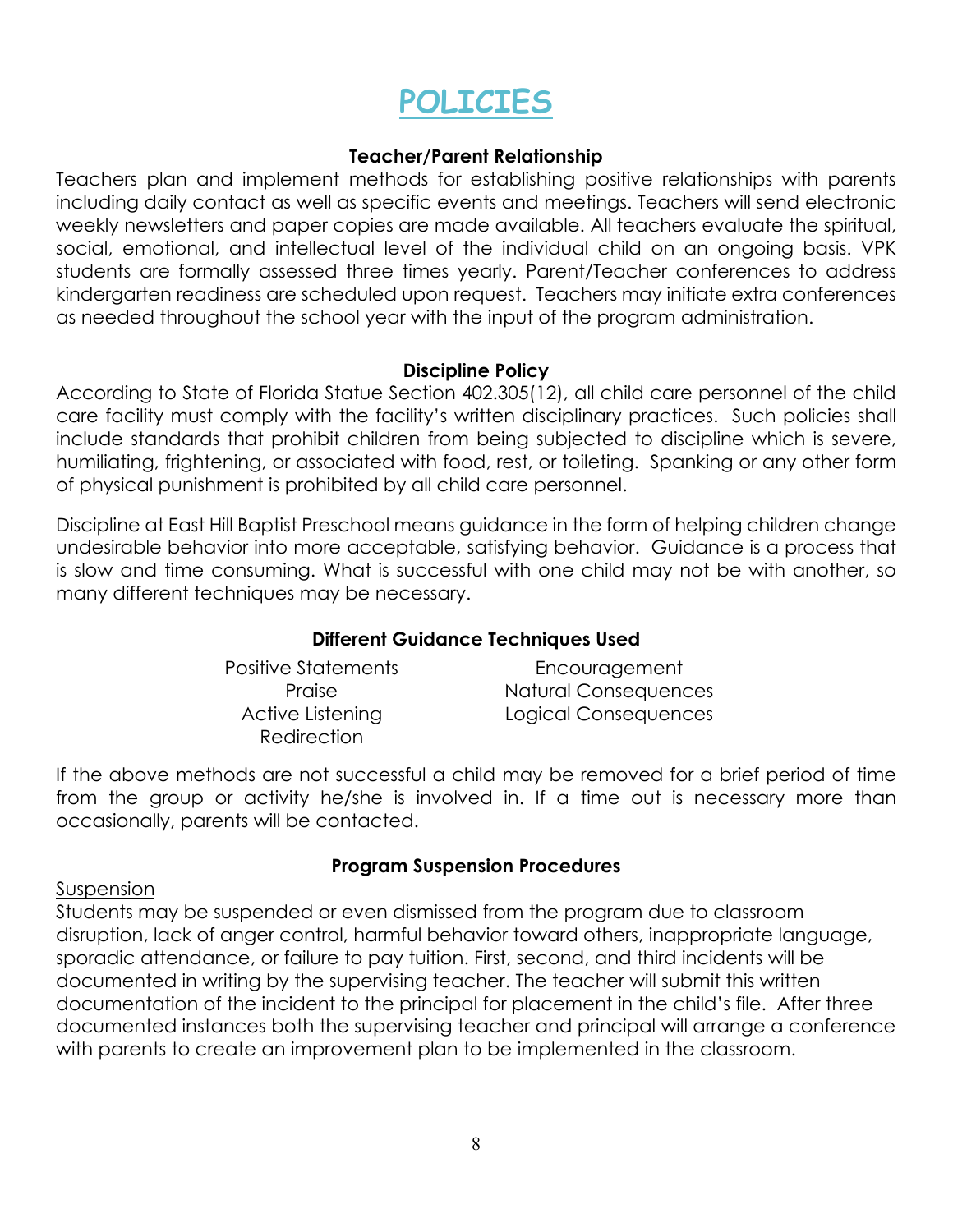Dismissal

If the child's behavior is not corrected, the administration will make a final decision regarding suspension for a period of time or dismissal from the program. The Weekday Children's Ministry Council will be notified regarding any decision to suspend or dismiss a child from the program.

#### **Physical and Shot Records**

A Florida Department of Children and Families Service health information sheet must be obtained and filled out by a physician for every child enrolled. This form is due before the first week of school. We are *required* by law by Department of Children and Families to have and maintain updated records. Having expired forms can lead to suspension of child until updated forms are obtained.

#### **Illness Policy**

We can only accept well children. We are depending on parents to help us maintain this policy. Symptoms that are cause for keeping your child home are: a cold, coughing, flushed skin, earaches, red eyes, chills, skin eruptions, sore throat or fever. Should a child become ill during the day, parents will be called to pick him or her up as soon as possible. A child with a fever must go 24-hours fever free (without medication) before returning to the program.

#### **Medication**

A form must be completed in the administration office for any medication a child may need during program hours. The medication must be brought in its original container.

#### **Potty Training**

All children entering either the three-year-old class or the VPK class must be completely potty trained before the first day of school. Teachers in the two-year-old classroom will assist students in this process.

#### **Naps**

Naptime is not provided during program hours.

#### **Lost and Found**

Lost items can often be found if you label all your child's belongings with his/her first and last name. Our lost and found basket will be kept in the preschool office.

#### **Birthdays**

Due to past conflict and many tears, we now have a school policy of no party invitations delivered at school. Upon request, a class address list will be provided for you to mail invitations. Preschoolers delight in receiving mail.

Birthdays are special. Please talk to your child's teacher if you would like to provide a snack to recognize your child's birthday. Please do not bring balloons.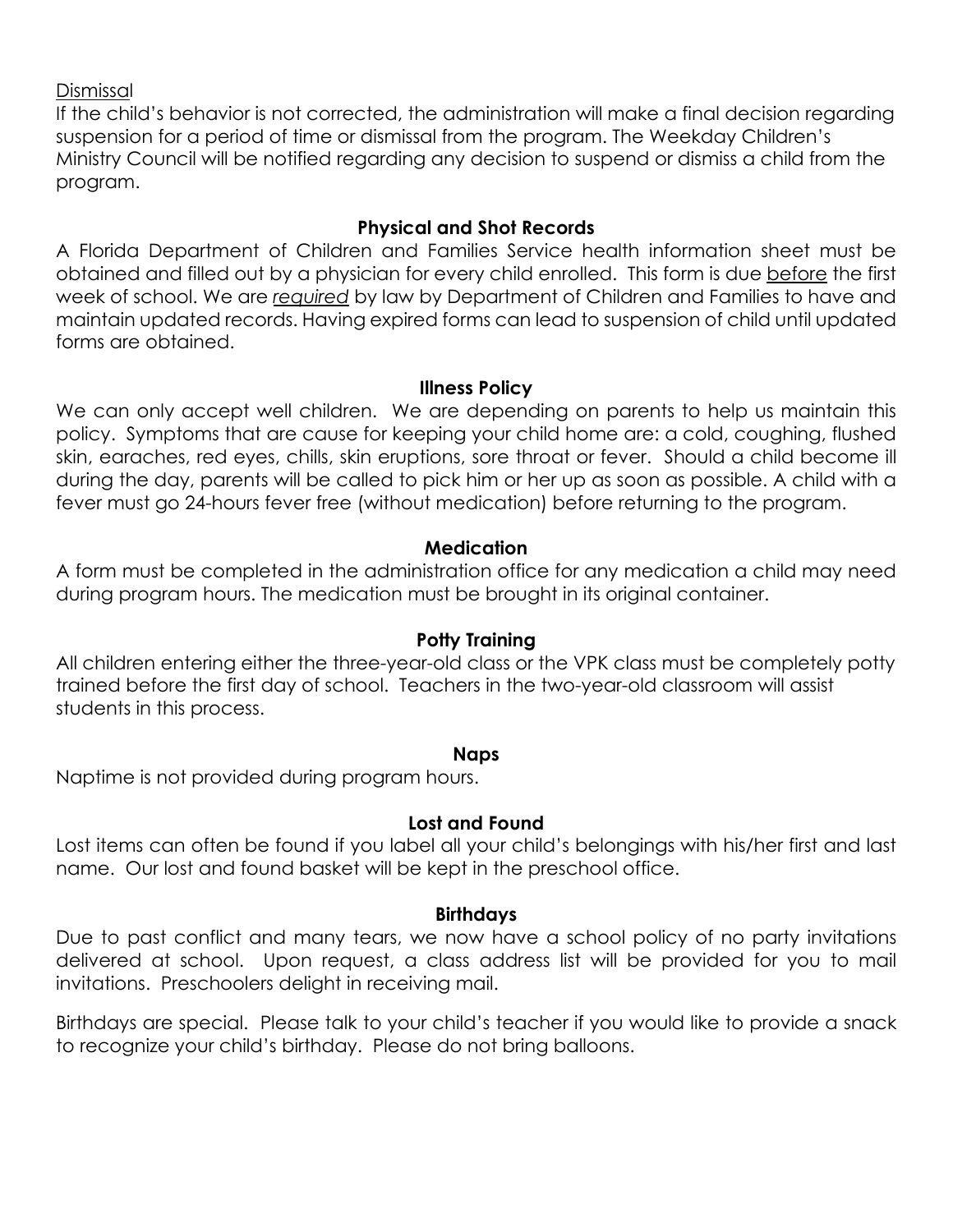#### **Accident or Injury**

Our teachers are CPR and first aid trained. In the event of accidents or injury, first aid measures will be taken, and the parent contacted. If the injury is very minor, an accident form will be filled out and the parents will be informed when picking up their child.

#### **State Licensure and Certification**

East Hill Baptist Church Preschool is a State of Florida VPK certified program that meets the standards set forth in the Florida Partnership Act for School Readiness. The School Readiness Act, State of Florida Statue Section 411.01, was passed unanimously by the Florida Legislature, and signed into law by Governor Jeb Bush. The Act recognizes that School Readiness programs increase children's chances of achieving future educational success and becoming productive members of society.

East Hill Baptist Church Preschool is licensed through the Department of Children and Families, Leon County, Florida, Certificate Number **C02LE0238**, which renews annually in October.

East Hill Baptist Church Preschool is recognized by the State of Florida Department of Education. The East Hill Baptist Church Preschool program goals and curriculum information is based on the **WEE Learn Curriculum**, approved by the State of Florida as a Kindergarten Readiness prospectus. The **WEE Learn Curriculum** adheres to the following:

- To be partners with parents and God in meeting the needs of preschoolers.
- To establish an environment where children grow freely as they become all they can be as God intended.
- To facilitate many experiences where a child will feel love, acceptance, security, protection, independence, faith, guidance, and control.
- To encourage growth in the four developmental areas: social-emotional, physical, spiritual, and mental. Each developmental area is defined below.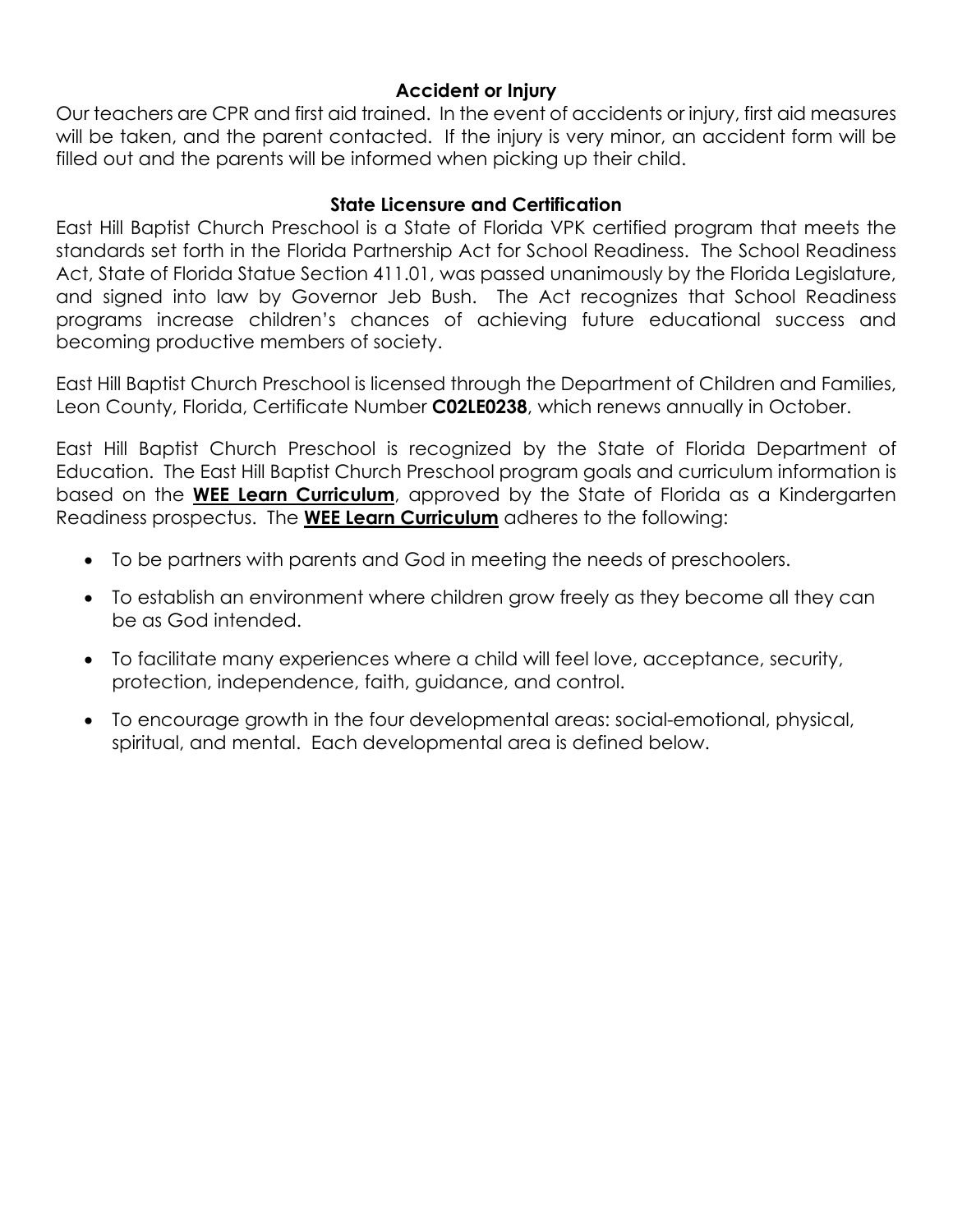## **DEVELOPMENT**

#### **Social-Emotional Development**

- 1. To develop a positive self-concept.
- 2. To appropriately express both negative and positive feelings.
- 3. To separate from family without serious emotional distress.
- 4. To develop independent behaviors.
- 5. To participate alone and with a group in a variety of experiences.
- 6. To name members and relations of family.
- 7. To ask for assistance when experiencing difficulty with tasks or relationships.
- 8. To develop acceptable attention-getting behaviors.
- 9. To accept strengths and weaknesses.
- 10. To develop cooperative behaviors for interactions with others.
- 11. To develop relationships with peers and adults outside the home.
- 12. To respect one's own property and that of others.
- 13. To respect individual differences.
- 14. To recognize and respect the feelings and needs of others.
- 15. To develop basic understanding of the history, celebrations, art, music and other aspects of Western culture.

#### **Physical Development**

- 1. To exhibit age-appropriate balance and coordination skills.
- 2. To safely utilize outdoor equipment for climbing, riding, swinging, etc.
- 3. To participate in a range of outdoor and indoor physical activities for fine and gross motor skills.
- 4. To follow music/drum beat during movement activities.
- 5. To properly build with various materials (blocks, boxes, etc.).
- 6. To acquire skills for writing, cutting and eating.
- 7. To handle books comfortably and carefully.
- 8. To dress self and fasten clothing.
- 9. To comfortably experiment with clay, finger paint, sand, and other activities.
- 10. To participate in a regular program of exercise and physical activity.
- 11. To utilize manipulative toys for nesting, stacking, insertion, matching and grouping.
- 12. To move comfortably through space without frequent accidents.
- 13. To develop skills for personal hygiene and care (hand washing, tooth brushing, etc.).
- 14. To handle materials and animals gently.
- 15. To develop confidence in motor-skills abilities.

#### **Spiritual Development**

- 1. To recognize the church as a special place where people learn about God and Jesus.
- 2. To repeat songs about God, Jesus, and church.
- 3. To encourage development of a conscience.
- 4. To recognize that we can love and help other people.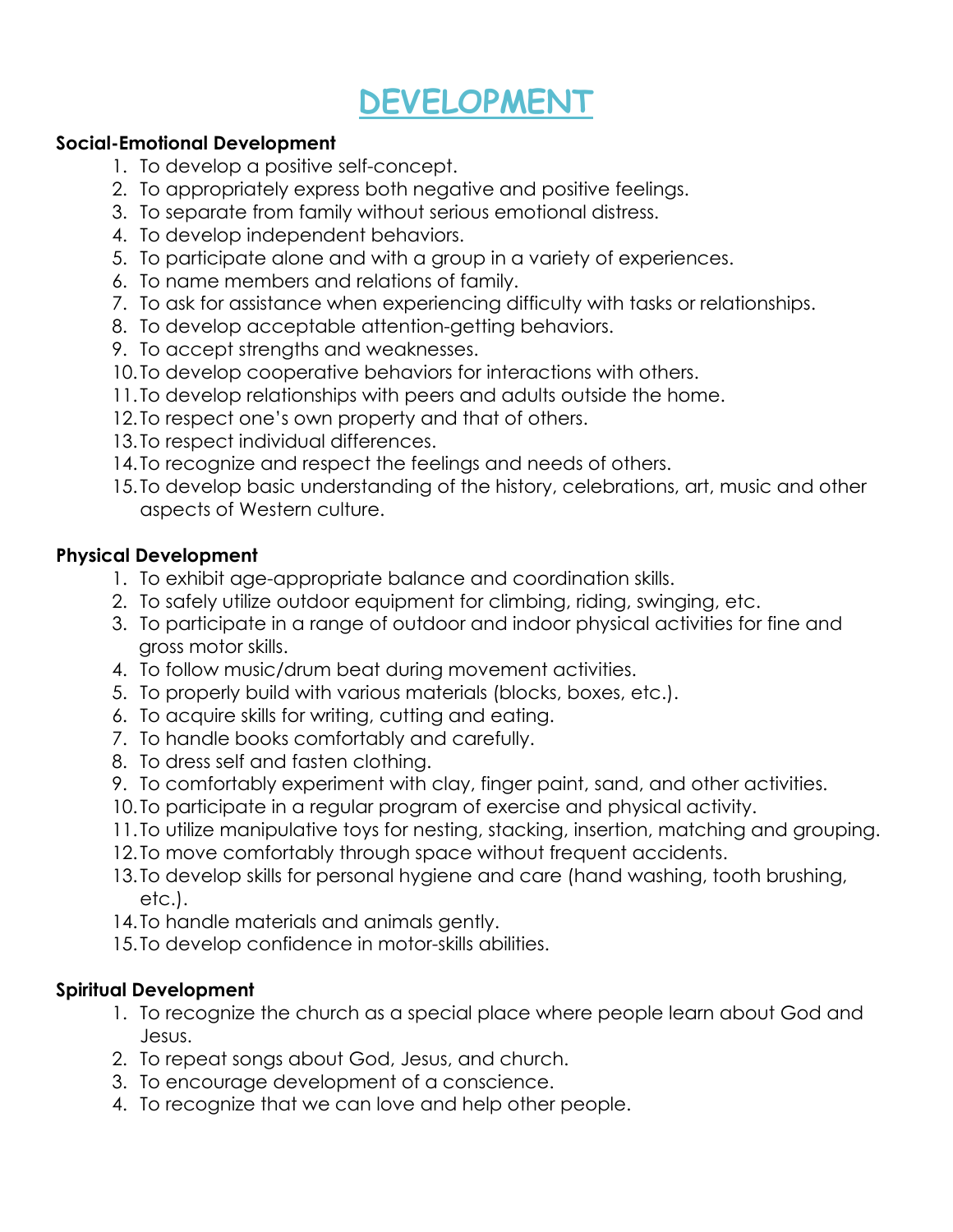- 5. To accept responsibility for helping people and taking care of things in God's world.
- 6. To know that God made people and things in the world.
- 7. To know Jesus was special and grew from a baby to be a man.
- 8. To understand that Jesus helped people.
- 9. To learn certain Bible truths in stories, pictures and books.

#### **Mental Development**

- 1. To point to familiar objects and body parts.
- 2. To name familiar objects and body parts.
- 3. To recognize basic shapes and primary colors.
- 4. To follow simple directions.
- 5. To ask questions.
- 6. To recognize numerals and alphabet letters.
- 7. To classify objects according to common attributes.
- 8. To compare and contrast objects according to predetermined criteria.
- 9. To develop observation skills using the senses.
- 10. To experiment with objects in the environment.
- 11. To predict the outcome of events and experiments.
- 12. To recognize simple patterns.
- 13. To develop concepts of space, time and numbers.
- 14. To develop problem-solving skills.
- 15. To recall and describe events.
- 16. To use verbal expression, rather than gestures.
- 17. To develop vocabulary.
- 18. To speak clearly and develop articulation skills.
- 19. To speak in complete sentences.
- 20. To relate experiences.
- 21. To formulate questions.
- 22. To answer (respond to) questions from others.
- 23. To follow simple directions.
- 24. To repeat familiar nursery rhymes, songs, and jokes.
- 25. To listen to stories.
- 26. To retell stories in own words.
- 27. To recognize familiar sounds.
- 28. To participate in writing activities.
- 29. To express ideas, feeling and experiences through stories and drawings.
- 30. To associate spoken and written language.

## PLAY IS LEARNING

#### **When the child works in the block area, he/she:**

- 1. Learns to use imagination to create something.
- 2. Enjoys the satisfaction of being able to make something.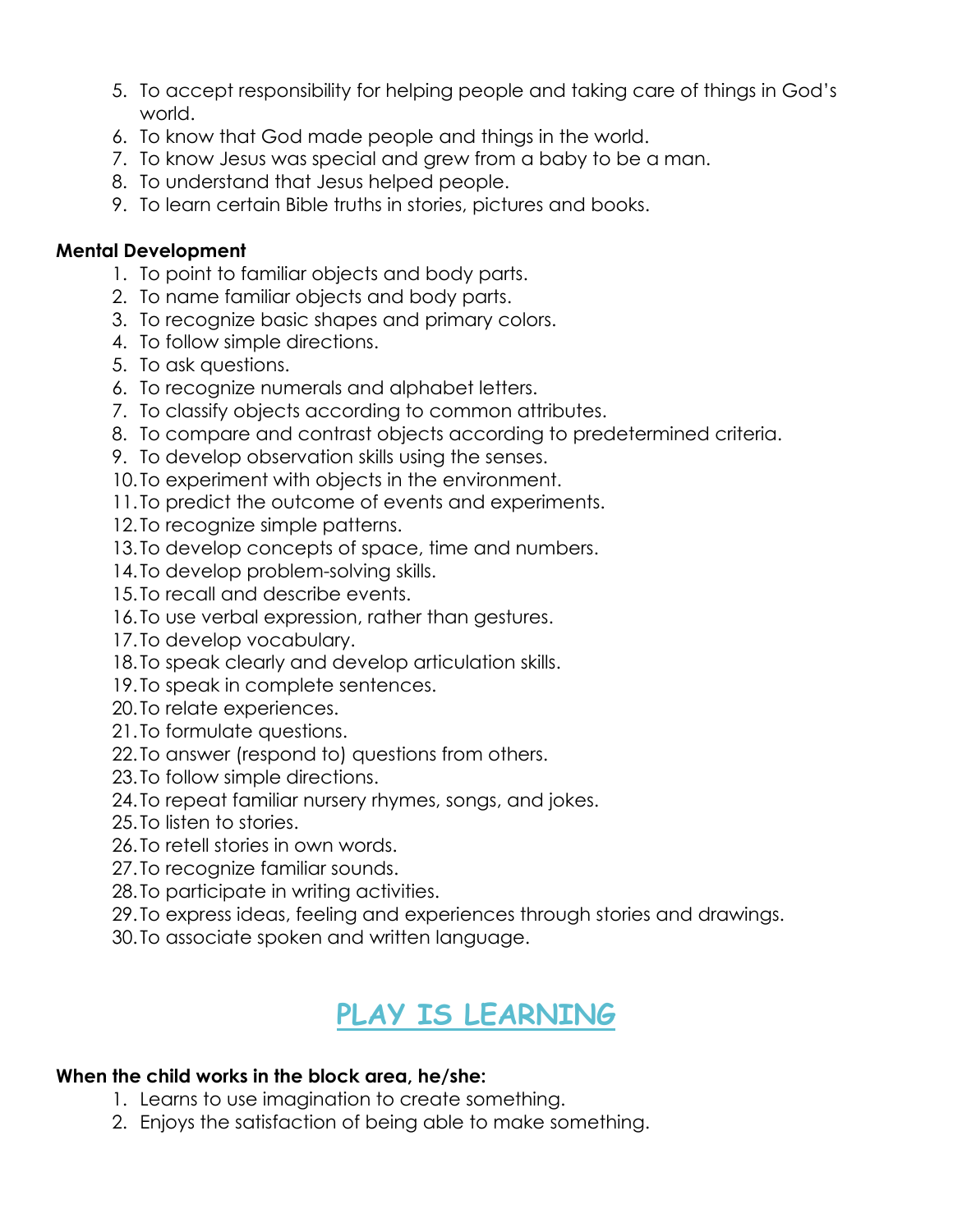- 3. Learns about sizes and shapes, weights and balances, height and depth, smoothness, roughness and volume.
- 4. Exercises his/her body.
- 5. Learns to work and play cooperatively with others.
- 6. Learns to communicate ideas through language and create representations.
- 7. Learns to solve problems and make decisions.
- 8. Creates patterns when building.
- 9. Represents personal experience through role play and pretending.

#### **When the child works in the art area, he/she:**

- 1. Is more concerned with the process than with the finished product.
- 2. Uses imagination and learns to transfer ideas to paper.
- 3. Gets emotional satisfaction from creative expression.
- 4. Exercise small muscles and develops coordination in this area.
- 5. Makes choices and decisions.
- 6. Increases language ability by discussing creation.
- 7. Uses material like scissors, glue, tape, and staples.
- 8. Learns about shapes, sizes, colors and textures.

#### **When the child plays in the home living area, he/she:**

- 1. Uses imagination.
- 2. Explores roles of mothers, fathers, and children.
- 3. Understands what it feels like to play at being someone else.
- 4. Learns to cooperate with others.
- 5. Communicates with others about personally meaningful experiences.
- 6. Imitates and describes sounds from the environment.
- 7. Pantomimes actions such as cooking and vacuuming.

#### **When the child listens to stories or looks at books, he/she:**

- 1. Learns to enjoy books and reading.
- 2. Learns to listen.
- 3. Develops valuable concepts of print and other pre-reading skills.
- 4. Increases vocabulary by hearing new words read.
- 5. Learns about different concepts, people, and places.
- 6. Visualizes things heard about.
- 7. Begins telling stories from picture and book in an order sequence.
- 8. Recalls information that is seen and heard.
- 9. Sees adults reading and enjoying stories.

#### **When the child cooks, he/she:**

- 1. Learns to follow directions.
- 2. Stimulates and uses all five senses.
- 3. Learns to recognize colors, shapes, and different foods and kitchen utensils.
- 4. Improves small muscle coordination while using kitchen tools and equipment.
- 5. Develops vocabulary and concepts such as "half", "whole" "some" and "all".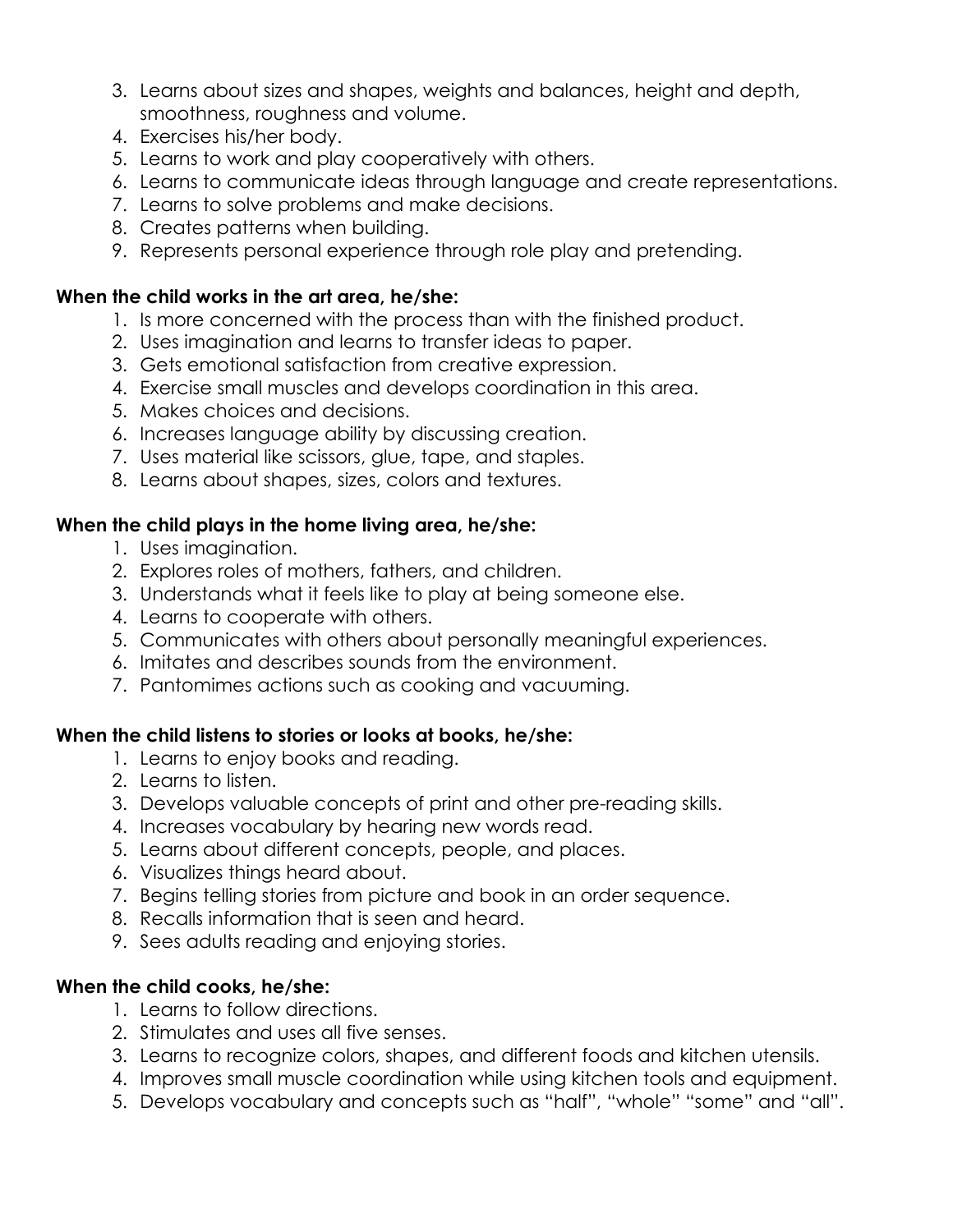- 6. Measures ingredients.
- 7. Compares numbers and amounts.
- 8. Predicts outcomes.
- 9. Observes that clocks are used to denote passage of time.

## **TOPICS AND SKILLS**

#### **Language Arts**

- 1. Listening to stories & poems.
- 2. Following directions.
- 3. Dramatizing stories.
- 4. Developing vocabulary.
- 5. Learning finger plays.
- 6. Associating written with spoken language.
- 7. Listening to music.
- 8. Learning songs.
- 9. Oral expression.
- 10.Making books.
- 11.Using art media to express feeling.
- 12.Writing experience stories.
- 13. Literature appreciation.
- 14.Making puppets/having puppet shows.
- 15.Handling & using books.
- 16.Sequencing of events.
- 17. Telling stories.
- 18.Describing objects and people.
- 19.Keeping records of class activities.
- 20.Participating in conversation.
- 21.Developing articulation skills.
- 22.Awareness of different languages.
- 23.Increasing attention span.
- 24.Understanding opposites.
- 25.Writing and drawing with pencils and crayons.
- 26.Understanding figures of speech.
- 27. Letter recognition.

#### **Health and Safety**

- 1. Bathing and keeping clean.
- 2. Emergency procedures.
- 3. Rest and exercise.
- 4. Poisons.
- 5. Toileting habits.
- 6. Fire safety.
- 7. Using tissues for coughing & sneezing.
- 8. Traffic safety.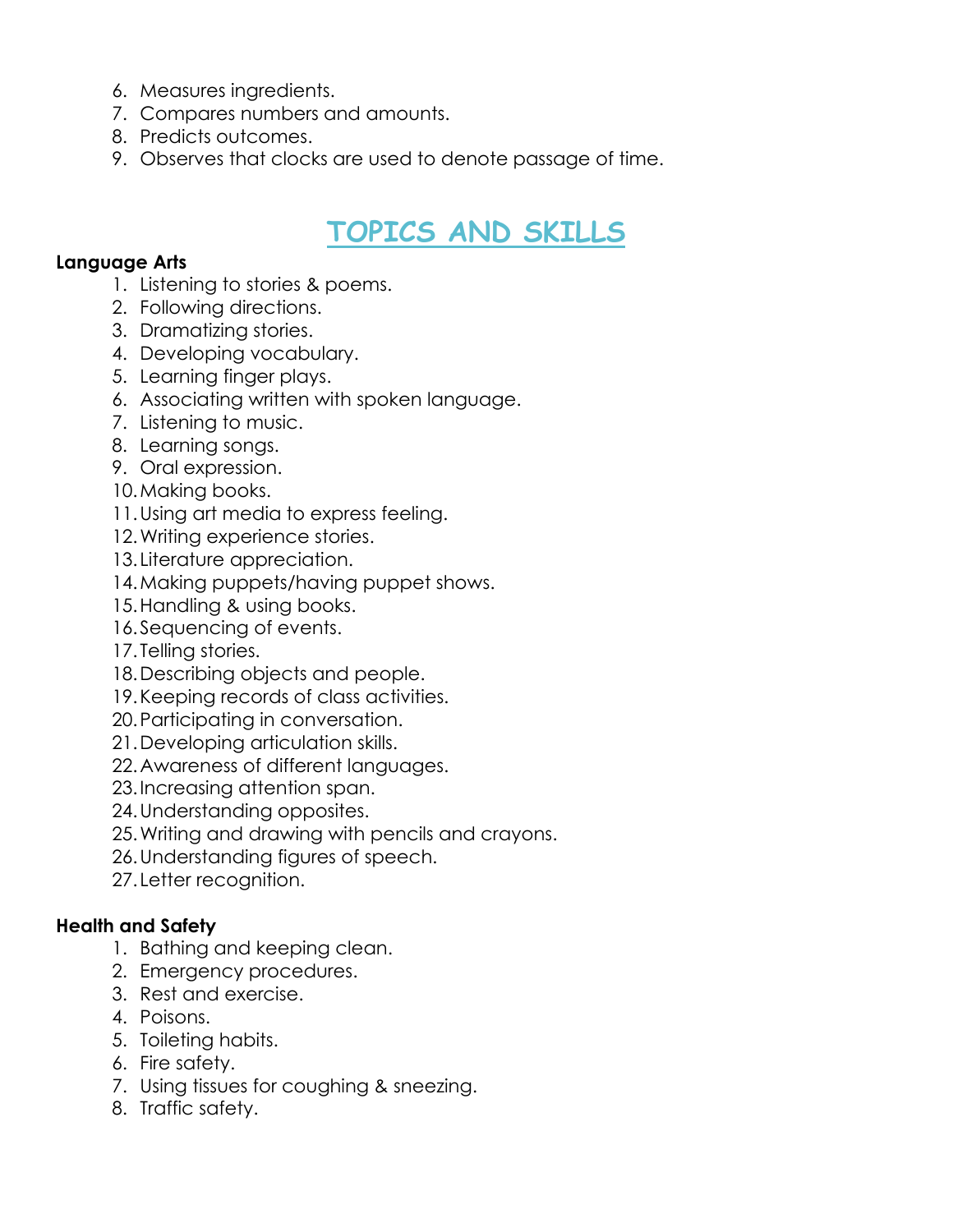- 9. Roles of police and fire personnel.
- 10.Care of teeth and gums.
- 11.Safety around strangers.
- 12.Visiting the doctor and dentist.
- 13.Safety in cars and on buses.
- 14. Food preparation and safety.
- 15.Water safety.
- 16.Basic food groups.
- 17.Understanding warning signs.
- 18.Nutritious meals and snacks.
- 19. Farm and home equipment safety.
- 20.Illness and medicines.
- 21.Understanding feelings.
- 22.Growth and aging.

#### **Social Studies**

- 1. Feelings.
- 2. Sharing and cooperation.
- 3. Families.
- 4. Transportation.
- 5. Pets (care of).
- 6. Community Helpers.
- 7. Expressing needs and wants.
- 8. Art appreciation.
- 9. Individual physical characteristics.
- 10.Music appreciation.
- 11.Drama appreciation.
- 12. Likes and dislikes.
- 13.Celebrations.
- 14.People's names.
- 15.Death.
- 16.Respecting individuals.
- 17.Clothing people wear.
- 18.Respecting individual differences.
- 19. Friendships.
- 20.Map making.
- 21.Homes people live in.
- 22. Following rules.
- 23. Food people eat.
- 24.Manners.
- 25. Jobs people have & different tools used.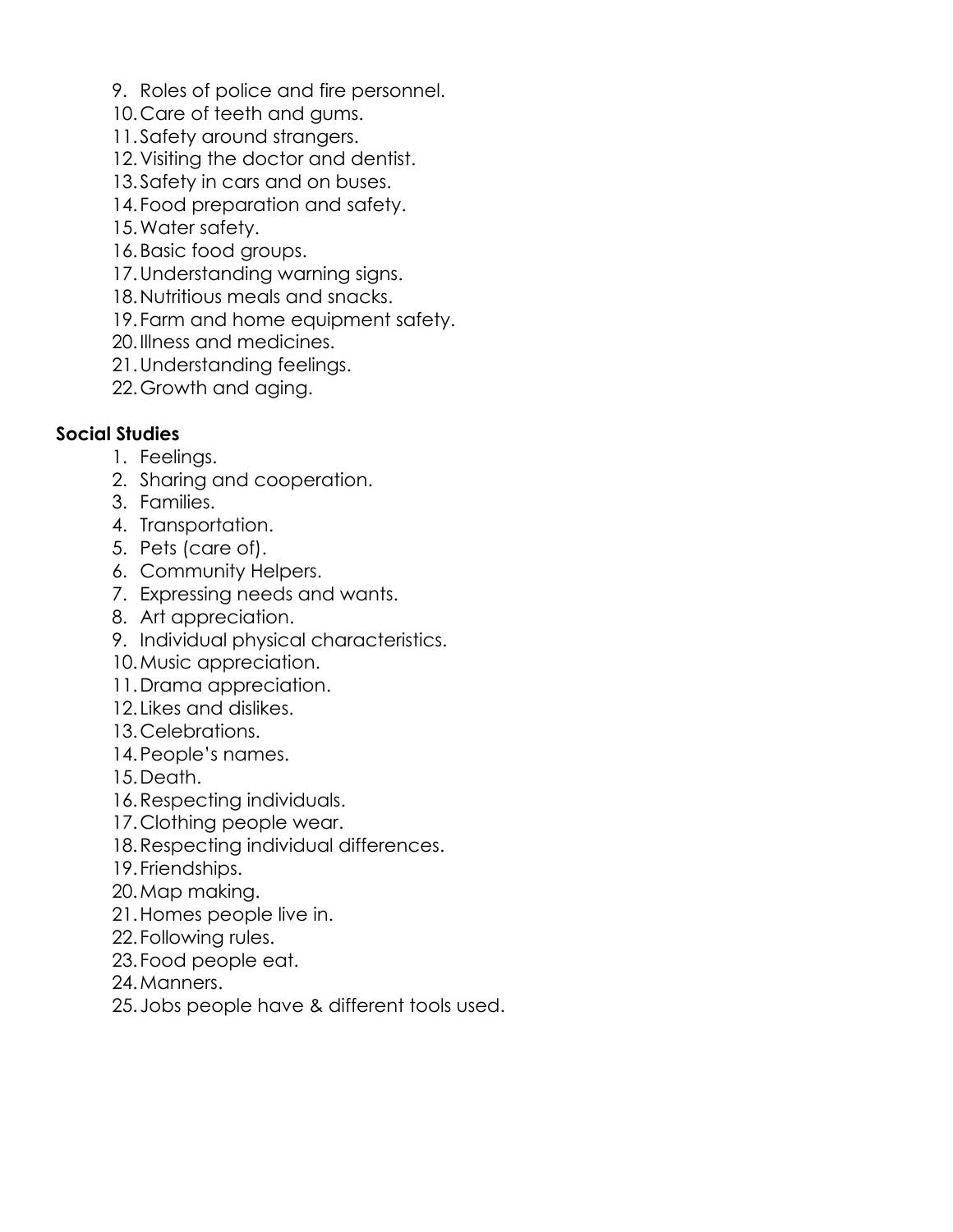

#### 2022

| August 3rd                                  | Preschool Teachers Report         |
|---------------------------------------------|-----------------------------------|
| August 9th                                  | Open House                        |
| August 10 <sup>th</sup>                     | First Day of School               |
| September 5 <sup>th</sup>                   | Labor Day (closed)                |
| October 17th                                | Teacher Planning Day (closed)     |
| November 11 <sup>th</sup>                   | Veteran's Day (closed)            |
| November 21 <sup>st</sup> -25 <sup>th</sup> | Thanksgiving Holidays (closed)    |
| December 16 <sup>th</sup>                   | Last Day before Christmas Holiday |
| December 19th                               | Christmas Holidays (closed)       |

#### 2023

| January 2 <sup>nd</sup>                  | Christmas Holidays (closed) |
|------------------------------------------|-----------------------------|
| January 3 <sup>rd</sup>                  | Children Return to School   |
| January 16 <sup>th</sup>                 | MLK Holiday (closed)        |
| February 20 <sup>th</sup>                | President's Day (closed)    |
| March 13 <sup>th</sup> -17 <sup>th</sup> | Spring Break (closed)       |
| April 7 <sup>th</sup>                    | Good Friday (closed)        |
| May 24 <sup>th</sup>                     | Last Day for Students       |

\*VPK students eligible to attend All Day Recs for certain closed dates at the East Hill Before & After School Program for an additional fee.